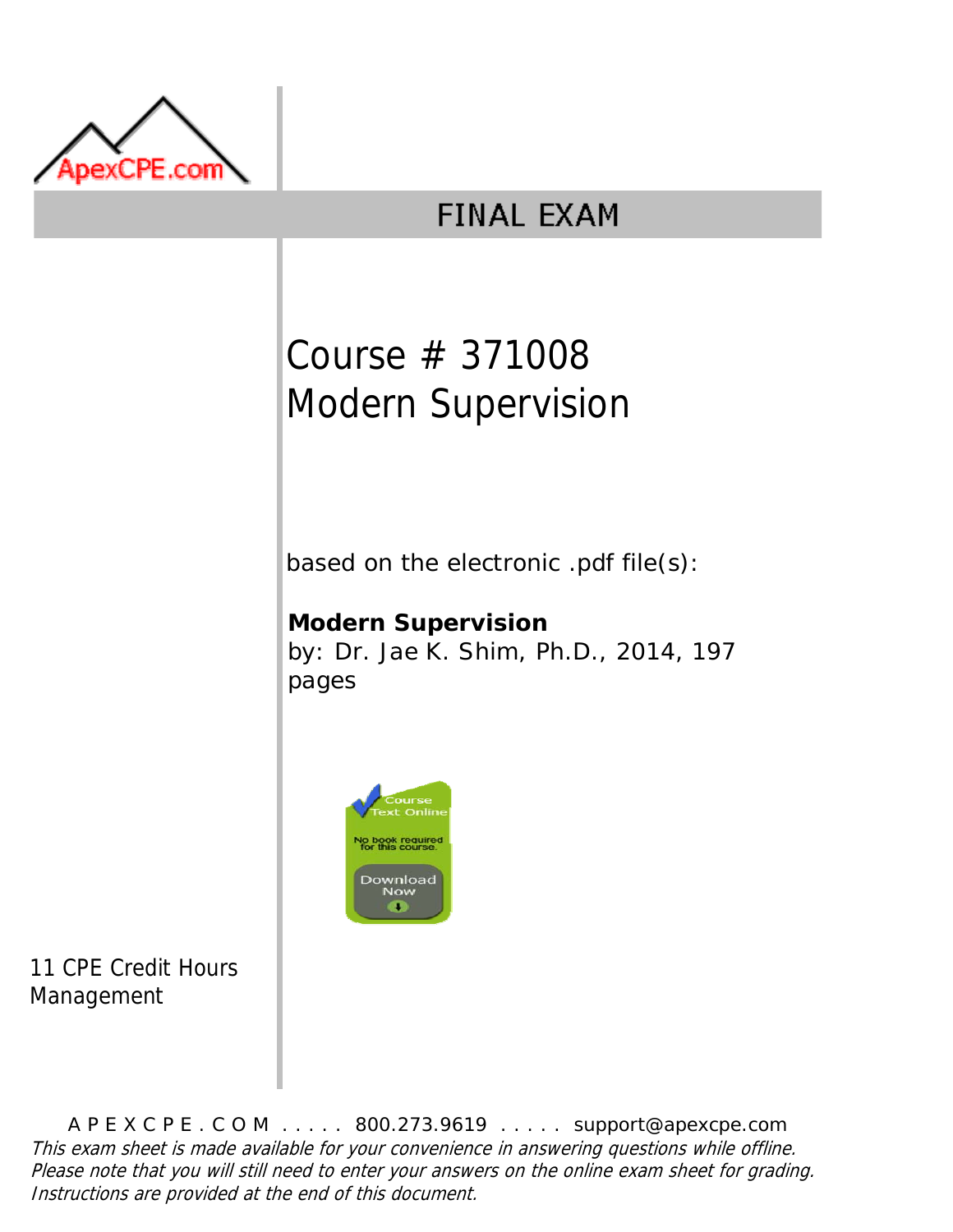## **Chapter 1 - The supervisor's role**

| 1. Supervisor's title can NOT include                                                                                           |
|---------------------------------------------------------------------------------------------------------------------------------|
| Office manager.<br>Controller.<br>_ Utility foreman.<br>_ Employment supervisor.                                                |
| is NOT part of the supervisor's job in terms of types of skills and the supervisor's job in terms of types of skills<br>$2^{+}$ |
| Methods of production.<br>Processes.<br>Human relations.<br>Setting company policy.                                             |

## **Chapter 2 - Making sound decisions**

- 3. Which one of the following is generally NOT beneficial to group decision making in an organization?
	- **LETTE** More information.

**L** Dominant members.

Acceptance.

L**LETT** More knowledge.

4. Which of the following statements is true?

| The trend is toward group decisions because they almost always lead to more<br>alternatives and stronger commitment by the group.                               |
|-----------------------------------------------------------------------------------------------------------------------------------------------------------------|
| Brainstorming is a form of group decision-making that encourages the free flow of<br>ideas through extensive verbal evaluation of each idea as it is presented. |
| It is always best to treat all decisions as big decisions.                                                                                                      |
| It is a natural tendency to consult others when faced with a tough decision.                                                                                    |

## **Chapter 3 - Objectives and supervision**

5. Which of the following is NOT an example of how to improve work objectives?

Increase production by 10% within 3 months.

Average no more than 3 absent days per employee per year.

**LECCC** Maximize production.

Average no more than 2% of raw material.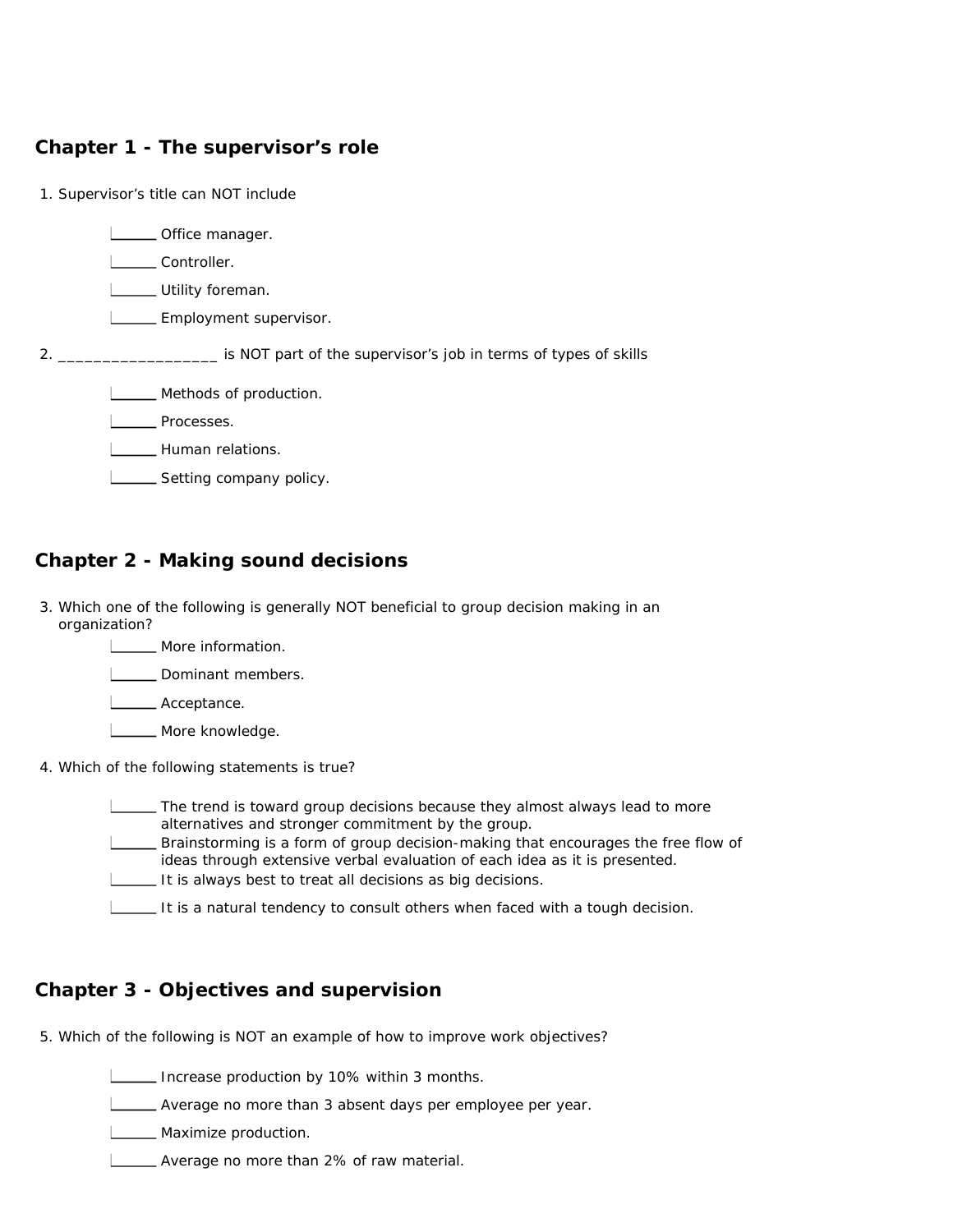- 6. MBO managers are most likely to believe that employees
	- **LECT** Dislike their work.

**LETTE** Are self-motivated.

**LETT** Avoid responsibility whenever possible.

**LECT** Work best when threatened with punishment.

7. What is the first step to take when implementing MBO in a department accustomed to Theory X?

**LECT** Teach the employees about MBO.

Set up individual goals with each employee on a one-to-one basis.

**LETT** Verify that top management supports MBO.

**LECT** Discuss overall organizational goals with the employees.

## **Chapter 4 - Supervisory planning and control**

8. In developing a plan you should NOT ask

**L** What must be done?

How capital should be raised to do it.

**L** Why must it be done?

**L\_\_\_\_** When should it be done?

#### 9. Supervisory control does NOT include

**LESTADE:** Establishing performance standards.

**LETT** Setting supervisory budgets

**Monitoring performance and comparing to standards.** 

**LETTAKING NECESSARY CORRECTIVE ACTIONS.** 

## **Chapter 5 - Organizing and delegating**

10. Which of the following statements is true?

- Organizing basically answers the questions of who does what work and who tells who what work to do.
- The amount of authority given to a supervisor is almost always a function of the number of subordinates.
- A person with staff authority forms part of a vertical relationship and has authority over line employees.
- **\_\_ Although not officially recognized, the informal organization has a definite and** stable structure.

11. A line position

Is indirectly responsible for achieving the organization's basic objectives.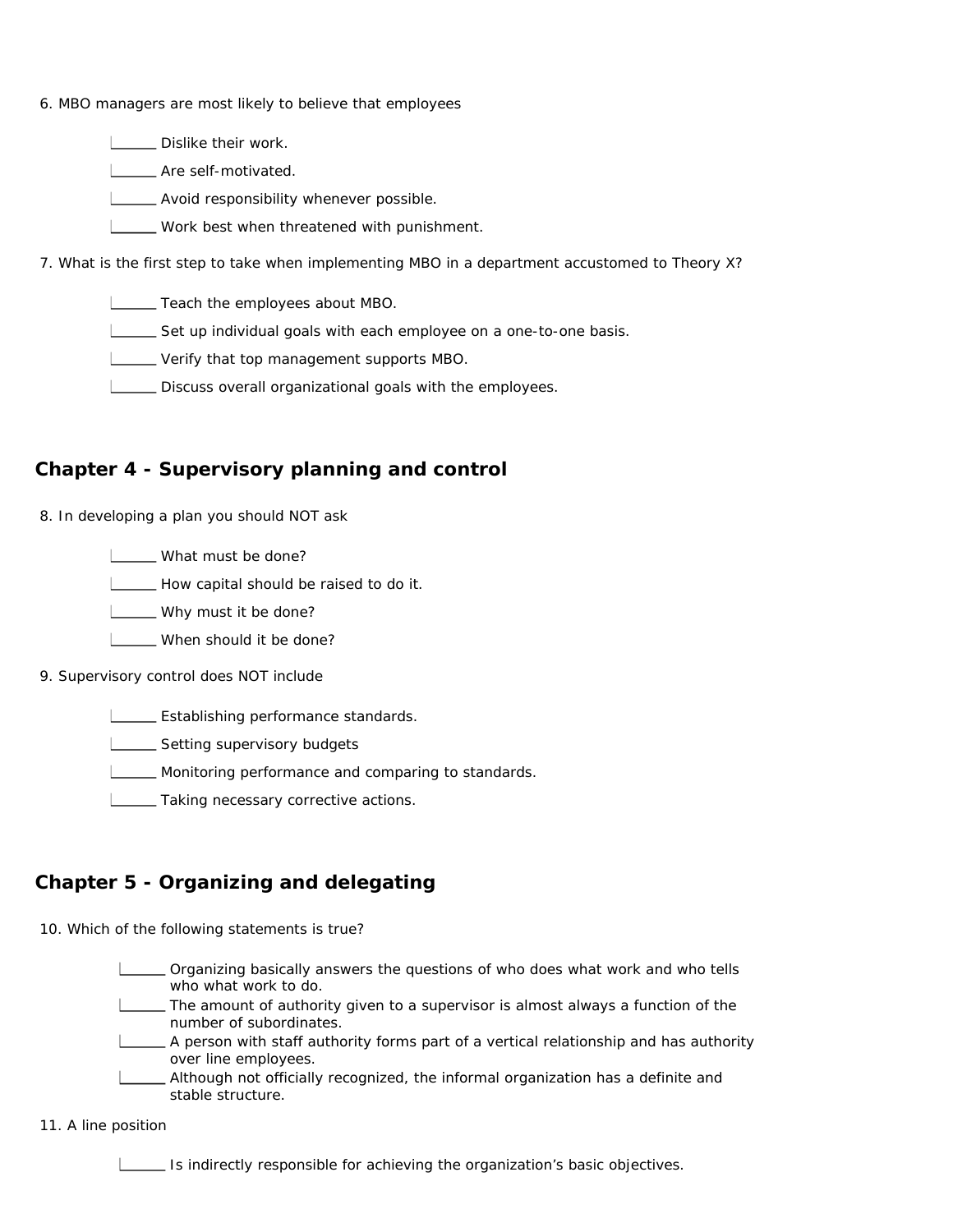Makes administrative and operating decisions.

- **L\_\_\_\_** Advises and assists staff positions.
- Is indirectly involved with the organization's product(s) and/or services.

12. Line and staff positions are most likely to be in conflict because

- Line managers have no authority over staff employees.
- Staff managers consider line managers' functional authority threatening to their own authority.

Line managers believe that staff managers are resistant to their advice.

**LETT** Staff managers dislike relying on line expertise.

13. Which of the following factors is least likely to affect a manager's direct span of control?

**Frequency of supervisor-subordinate contact.** 

**The manager's willingness to delegate authority.** 

**The manager's training and communication skills.** 

**Number of people in the corporation.** 

14. When determining the appropriate span of control the most important consideration is

**The set of policies and procedures currently in effect.** 

The typical span of control used by other entities.

The preference of the company's creditors.

That all departments will be evaluated, whether or not they will be affected.

#### **Chapter 6 - Communicating with employees**

15. You can improve listening by doing all of the following EXCEPT:

- **LETT** Stop talking.
- **LECTTE** Asking questions and interrupting.

Looking and acting interested.

- **L** Being patient.
- 16. Communication is the process by which meaning is conveyed between people. According to communications theory

**The process has three elements: sender, medium, receiver.** 

One-directional communication is usually most effective.

Communication is the message actually received, not what is transmitted.

Informal communications are usually to be avoided because of their inaccuracy.

17. The basic purposes of an organization's internal communications network include all of the following EXCEPT

**LECT** Obtaining a common focus among employees.

Informing potential investors about company operations and financial results.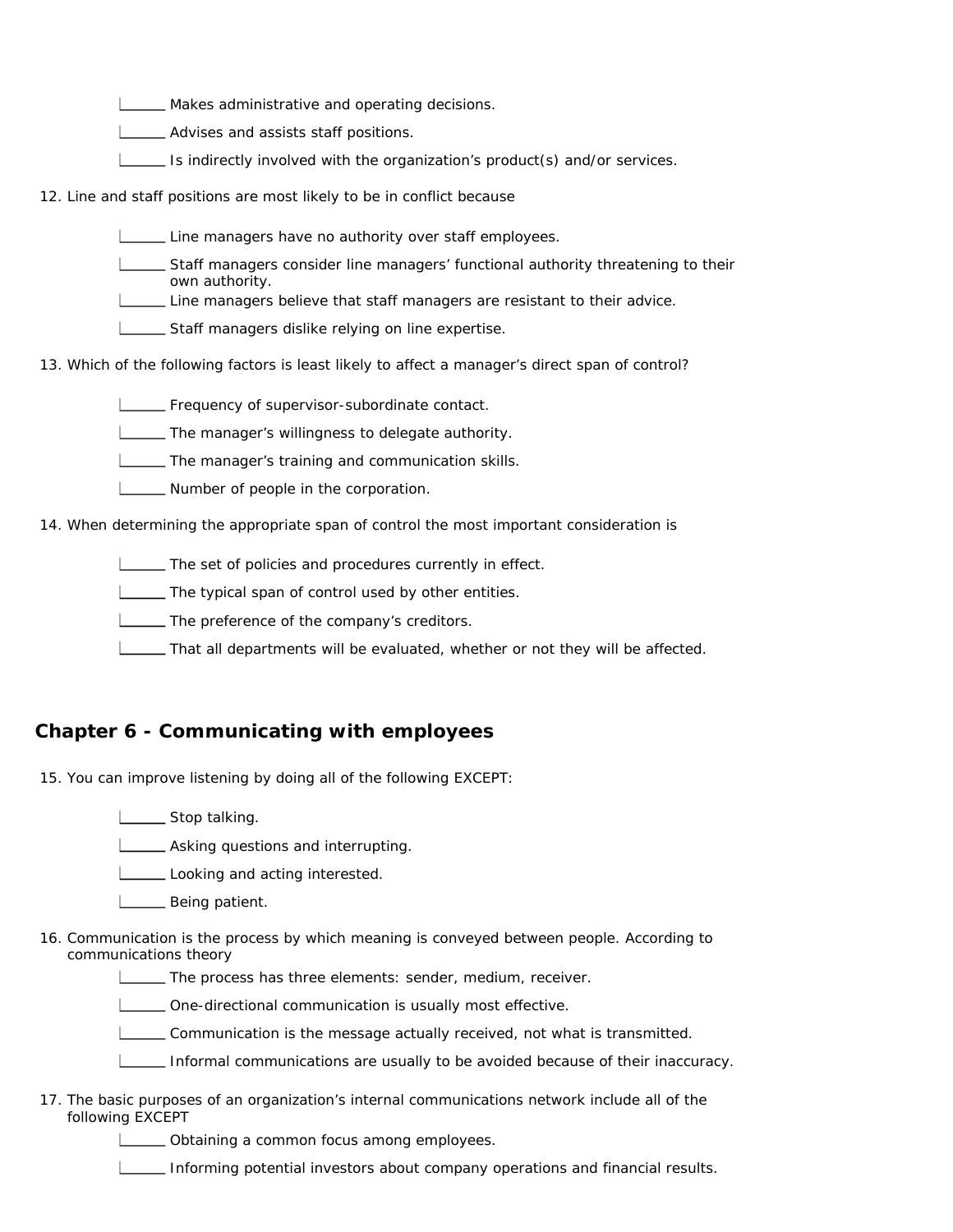**LETT** Aiding high-quality decision making.

Integrating the efforts of specialists.

18. Which one of the following is NOT an example of formal communication within an organization?

**L** The grapevine.

**Lackson** Variance analysis.

**LECTE** The performance evaluation system.

**L** A budget.

## **Chapter 7 - Motivating employees**

19. Maslow's theory of motivation is based on a hierarchy of human needs. The need satisfied by greater income is



L<sub>Safety</sub>.

**Lacker Participation.** 

L\_\_\_\_\_\_ Authority.

20. A Theory X manager most likely believes that employees

**LECT** Require little supervision.

**LETT** Are creative and imaginative.

**Need direction and security.** 

- Solve problems outside their immediate control.
- 21. Both Maslow and Herzberg have developed popular motivational theories. Which statement best distinguishes Herzberg's theory?
	- Job performance improves as physiological needs are met.
	- Job performance improves as job satisfaction increases.
	- Job esteem improves as physiological needs are met.
	- Job esteem improves as job satisfaction increases.

22. Job rotation is typified by

**Horizontal loading of the job.** 

- **Letter** Vertical loading of the job.
- **LETT** Rotating of job assignments.
- **LETTE** More rapid performance feedback.

#### **Chapter 8 - Employee development**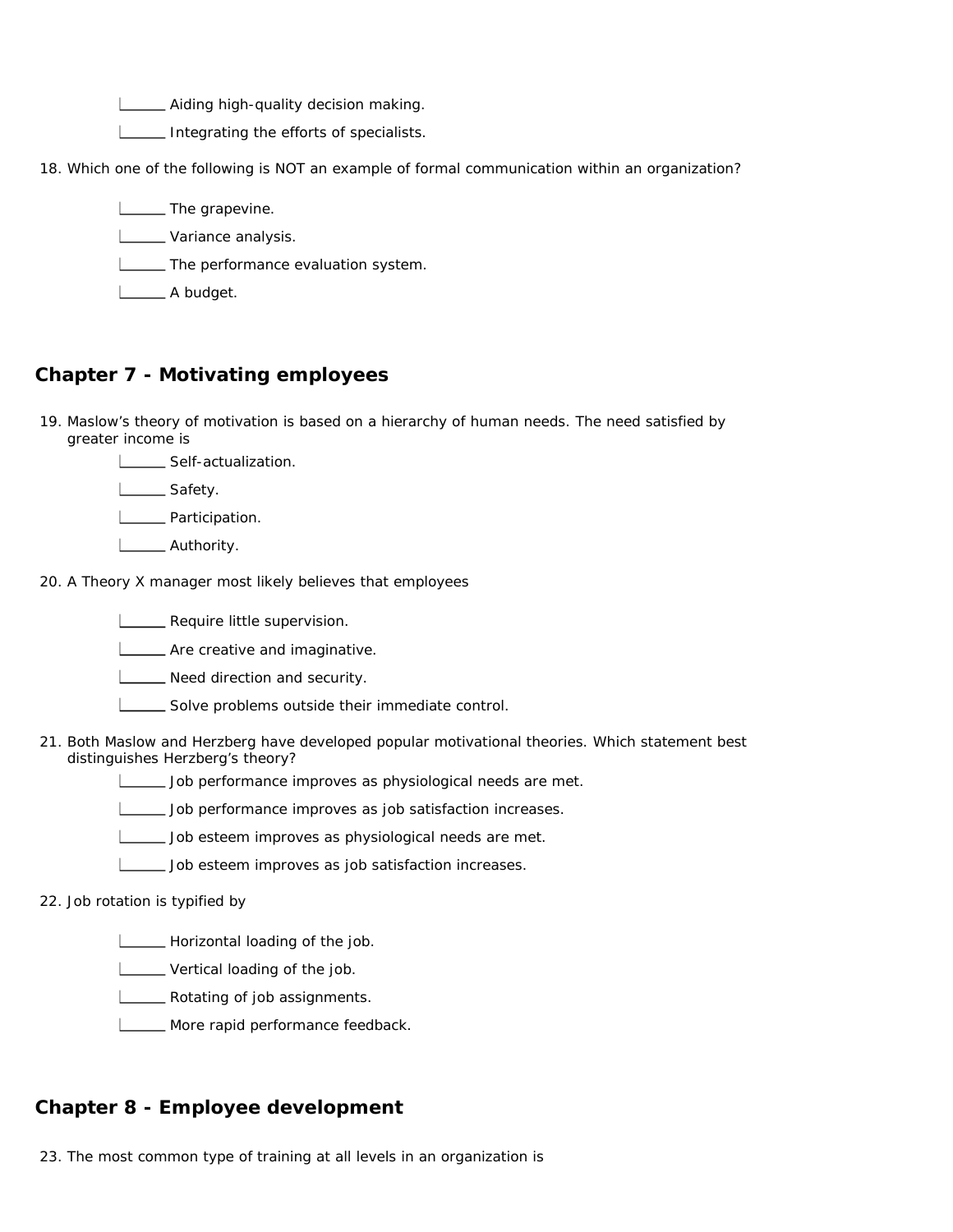**LECCC** Simulation exercises.

L\_\_\_\_\_ Role playing.

L\_\_\_\_\_ On-the-job training.

**L\_\_\_\_\_** Classroom instruction.

24. is defined as the use of the Internet or an organizational intranet to conduct training online.

**LETT** Cross training.

L\_\_\_\_\_\_\_ E-learning.

Cooperative learning.

**Simulation learning.** 

## **Chapter 9 - Building team effort**

25. For group dynamics to be effective all of the elements must be present EXCEPT

A common goal.

Special interests for each individual.

**LETT** Mutual like and trust for each other.

Knowledge of the exchanges involved.

26. **\_\_\_\_\_\_\_\_\_\_\_\_\_\_** is NOT one of the five steps that can help a supervisor improve team productivity.

Setting an improvement goal and deciding where to start.

Making certain the sought-after improvements are thoroughly known to all team members.

Recognizing obstacles standing in the way of improvement.

Improving the effectiveness of the team's efforts.

## **Chapter 10 - Counseling and appraising**

27. Which of the following is NOT something that a supervisor can do to help when counseling employees?

Get the employee to talk freely.

**L** Be empathetic.

**L** Don't hurry the interview.

Encourage the employee to rely on family for his/her problems.

28. Which one of the following is NOT one of the most frequently used performance appraisal methods?

**LECCC** Previous job performance.

**L\_\_\_\_\_** Rating scale.

**Lanking.** 

**Paired comparison.**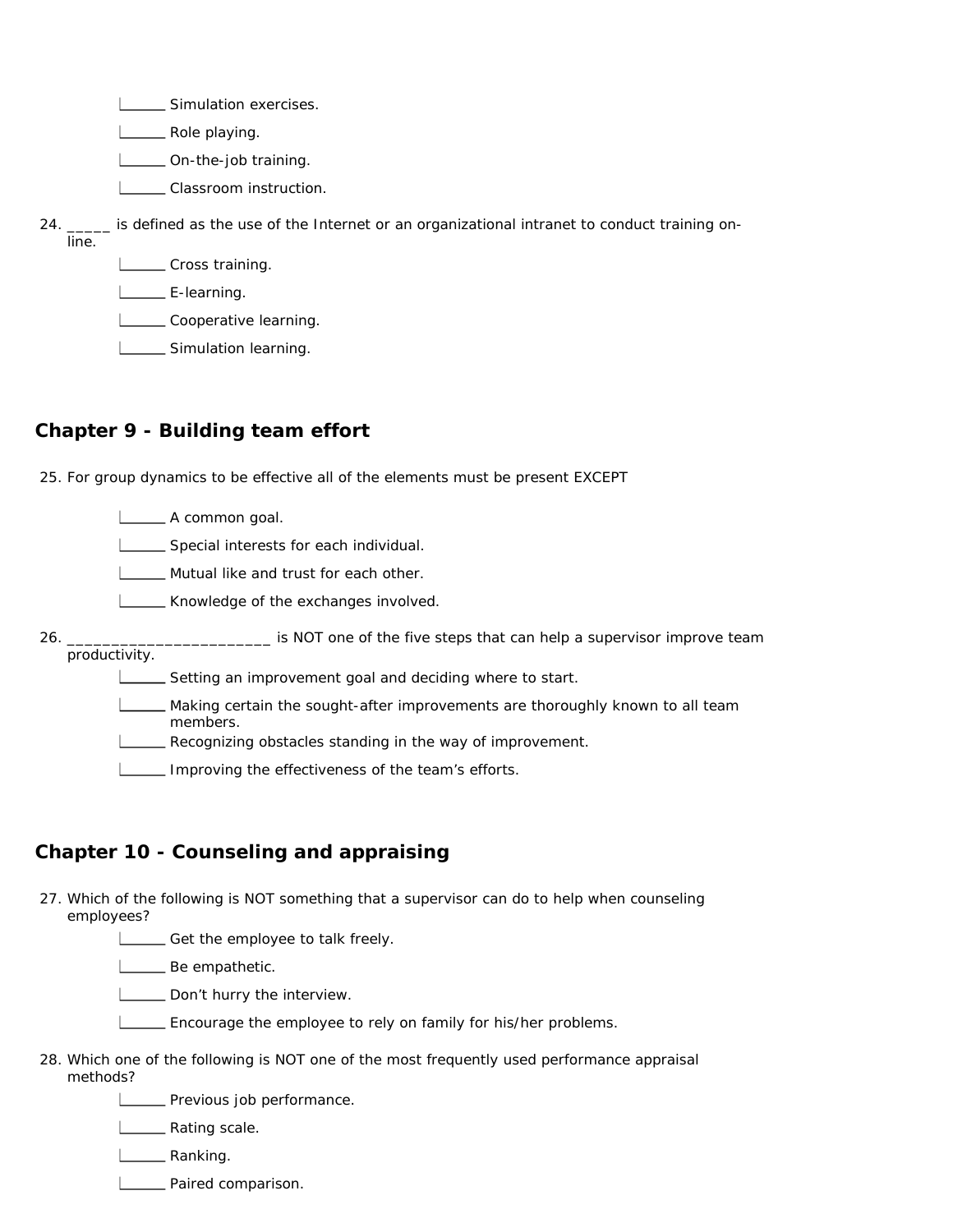- 29. Which of the following is NOT a reason for appraising performance?
	- To determine the amount of nondiscriminatory benefits that each employee deserves.
	- To assess the available human resources of the firm.
	- **To motivate the employees.**
	- To determine which employees deserve salary increases.
- 30. A company allows each of its departments to develop its own system for evaluating performance. Deborah Jones, the human resource (HR) director, should communicate appraisal information to a new employee by
	- **Presenting anything that is pertinent to the listener's situation.**
	- **Providing an overview of all systems within the company.**
	- Describing how her own performance is evaluated.
	- Discussing each department's evaluation system in detail.

#### **Chapter 11 - Handling absenteeism and tardiness**

- 31. Which of the following statements is TRUE?
	- Estimates of the costs of absenteeism range from 10 to 20 percent of total payroll costs.
	- Job boredom is one of the most frequently encountered reasons for absenteeism.
	- Absenteeism does not seem to correlate with other job-related difficulties employees may have.
	- In the final analysis, the most effective solution to the absenteeism problem is to threaten dismissal.
- 32. Tardiness stems from all of the following EXCEPT
	- The employee fails to realize the need and obligation to be on time.
	- The employee gives little thought to inconveniences or extra cost caused to the employer.
	- Time may not be important to the employee.
	- Situations that can always be avoided.

## **Chapter 12 - Handling conflict**

33. Which one of the following statements is FALSE?

The manifest conflict stage occurs when the conflict is out in the open, and the existence of the conflict becomes obvious to other parties who are not involved. Structural conflict results from the nature of the organizational structure and is independent of the personalities involved. Because the overall effect of conflict is almost always negative the supervisor should do everything possible to eliminate all conflict.

The supervisor should be concerned that a solution is reached. However, forcing a "quick" solution on the involved parties usually does not produce a permanent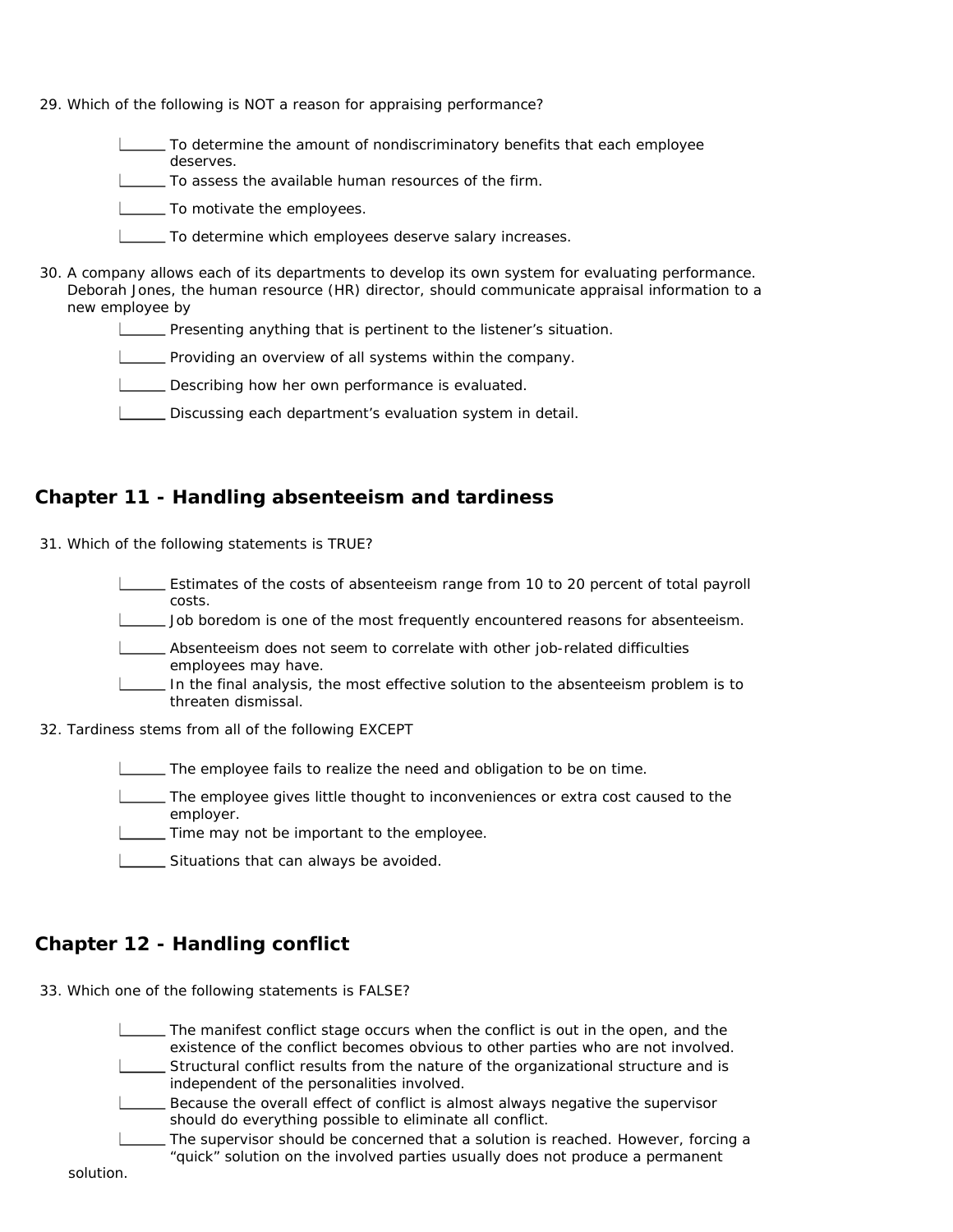34. Conflict can have some very useful benefits with the exception of

**LETT** Conflict usually causes change.

**LETT** Conflict diverts energy.

**Letter** Conflict activates people.

Conflict is a form of communication.

#### **Chapter 13 - Supervising minority groups**

35. Minority groups do NOT include

Women.

L\_\_\_\_ Political groups.

**Lacial minorities.** 

- **LECT** Older employees.
- 36. The protected group under the Age Discrimination in Employment Act of 1967, as amended, is defined as anyone in which age group?
	- $\frac{1}{35}$  and 60.

**L** 50 and older.

1 40 and older.

L<sub>222</sub>45 and older.

37. **\_\_\_\_\_\_\_\_\_\_\_\_** created the Equal Employment Opportunity Commission.

**LETT** Americans with Disabilities Act.

**LETTE** Civil Rights Act.

L\_\_\_\_\_ Equal Pay Act.

**LECTE** Vocational Rehabilitation Act.

38. The hiring of applicants based on criteria that are NOT job-related is called

**Equal employment opportunity.** 

L\_\_\_\_\_ Discrimination.

- **LECT** Reverse discrimination.
- 39. Which one of the following statements is TRUE?

Certain laws relating to minority groups only apply to those organizations doing business directly with the federal government.

The Equal Pay Act of 1963 and Title VII of the Civil Rights Act are applicable only to base pay as well as opportunities for overtime, raises, bonuses, commissions, and

other benefits.

The Age Discrimination in Employment Act prohibits discrimination against people 40 years of age and older in any area of employment.

Affirmative action refers to the elimination of hiring practices that have an adverse impact on minority groups.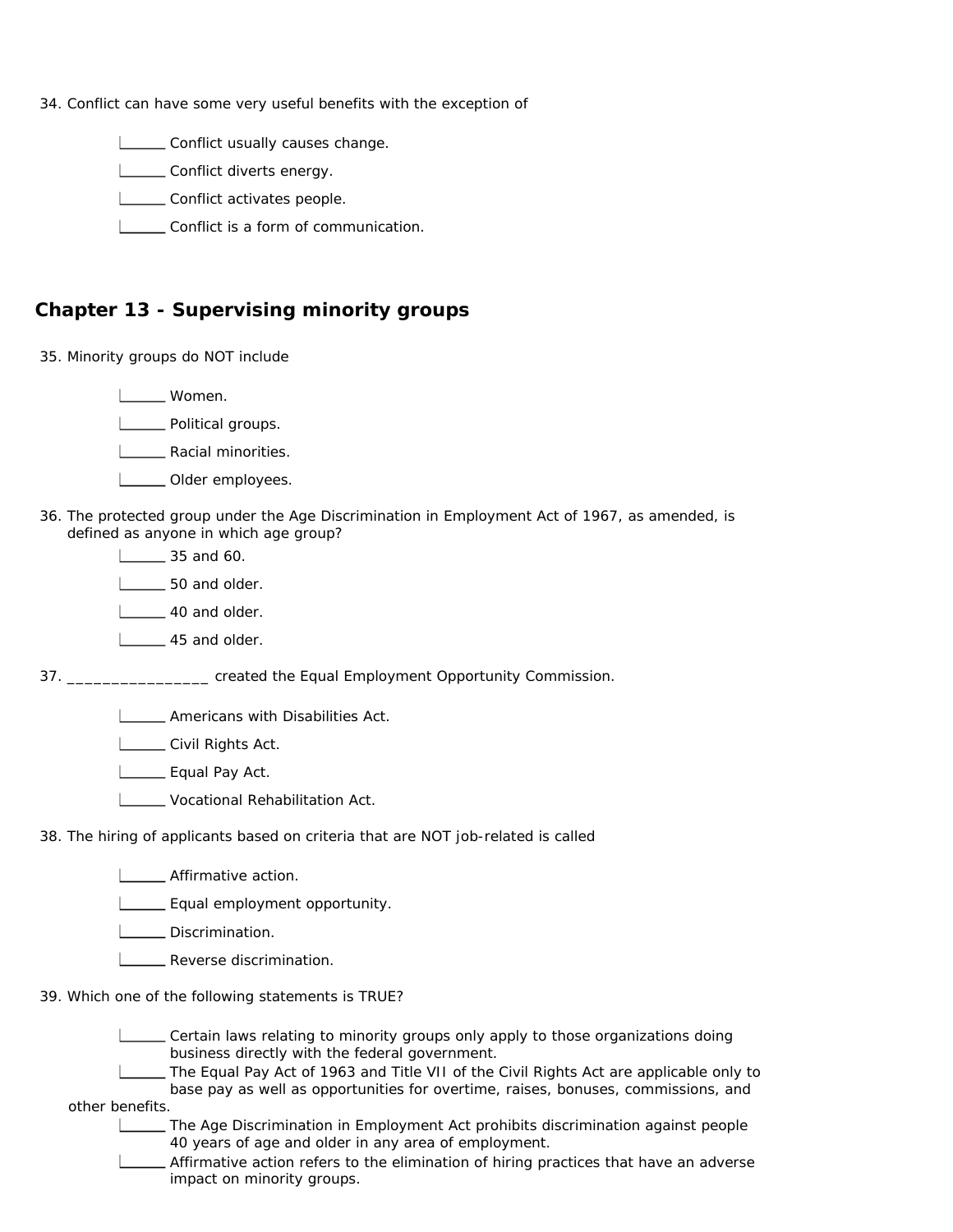## **Chapter 14 - Supervising employees with special problems**

40. Confrontation between the employee and supervisor should NOT involve

- **LECTE** Performance criticism.
- **LEAP.** Referral to EAP.
- **LETTE** Referral to the ethics committee.
- Discussion of the consequences of the employee's action.

#### **Chapter 15 - Living with the labor contract**

41. Specific contents of labor contracts can vary. But they may NOT include

**The use of promises of benefits.** 

**Letter** Rights of management.

**LETTE** Rights of unions.

- **LACCE** Rates and levels of pay.
- 42. Grievances can be minimized by the following with the exception of

Gain an understanding of labor law.

Disregard complaints until they become serious issues.

Develop a cordial relationship with the union steward.

**LETT** Provide a fair working environment.

## **Chapter 16 - Applying discipline**

43. Disciplinary steps do NOT include

**LETT** Oral warning not recorded.

**LETTE** Oral warning recorded in personnel file.

**Threats of a personal nature.** 

- **LETTE** Written reprimand.
- 44. \_\_\_\_\_\_\_\_\_\_\_\_\_\_ is NOT a proper reason for discipline.

Sickness.

L**L**Absenteeism.

Loafing.

Sleeping on the job.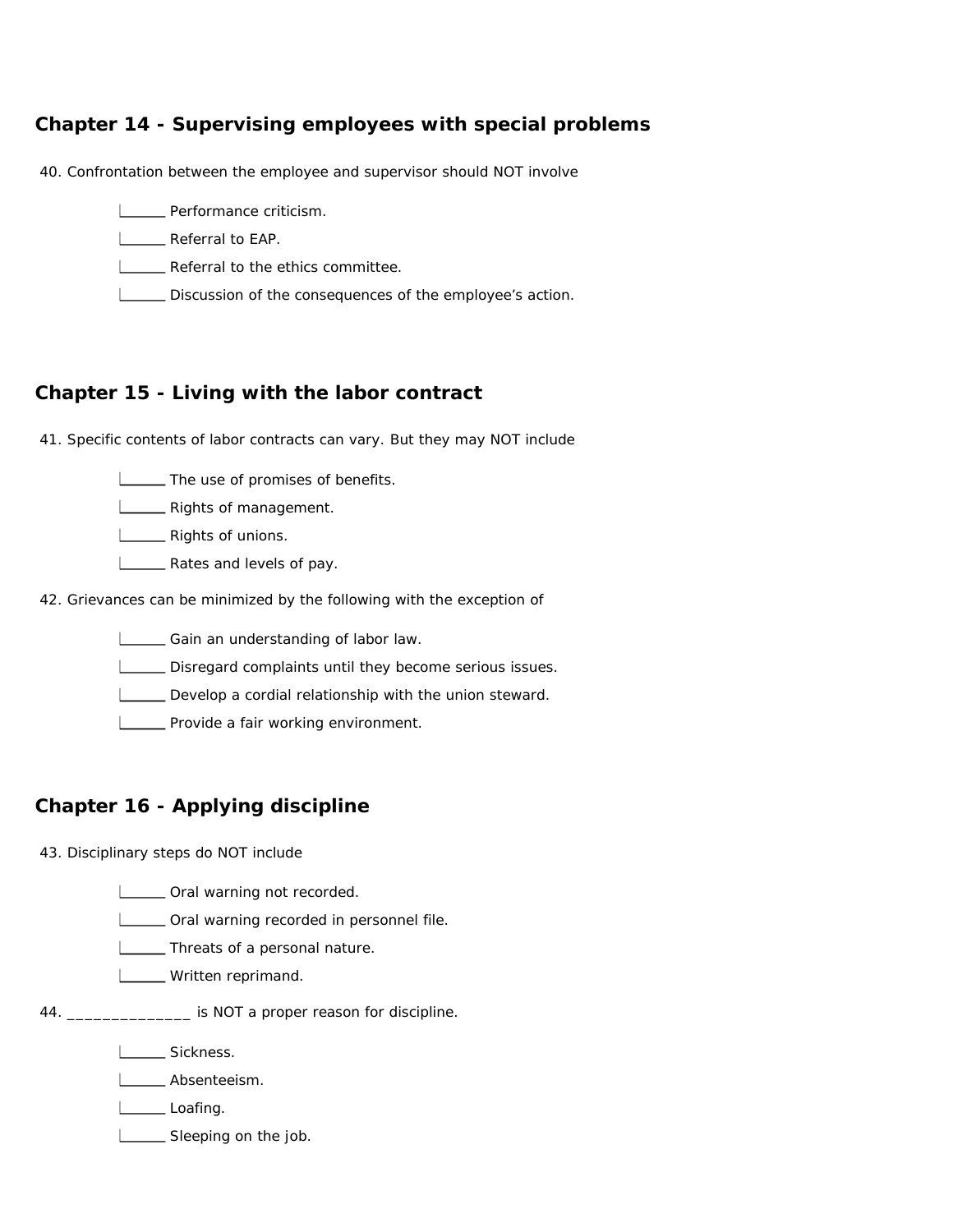## **Chapter 17 - Cost reduction and methods improvement**

45. Which of the following is NOT a typical cost category?

**LETT** Direct labor costs.

**Intangible costs.** 

**L** Indirect costs.

**LETT** Operating supplies cost.

46. Cost reduction strategies may NOT include

A consistent use of overtime.

**Increase output.** 

**L\_\_\_\_ Make better use of time.** 

**LETT** Regulate or level the work flow.

#### **Chapter 18 - Safety and the supervisor**

47. Some unsafe physical conditions include all EXCEPT

Improper guarded machines.

**LECT** Poor housekeeping.

Safety boots and clothing.

Defective equipment and tools.

48. \_\_\_\_\_\_\_\_\_\_\_\_\_\_\_\_\_\_\_ cannot prevent accidents

Learning by trial and error.

**LETTE** Making work interesting.

Being familiar with safety policy and regulations.

**LECT** Being familiar with proper working procedures.

49. The Occupational Safety and Health Act (OSHA)

Is administered by the Occupational Safety and Health Administration of the Department of Labor.

Is administered by the National Institute of Occupational Safety and Health of the Department of Health and Human Services.

**LETT** Applies to all nonprofit sector employees.

Applies to all employees in all businesses including businesses employing only family.

## **Chapter 19 - Ethics and organizational politics**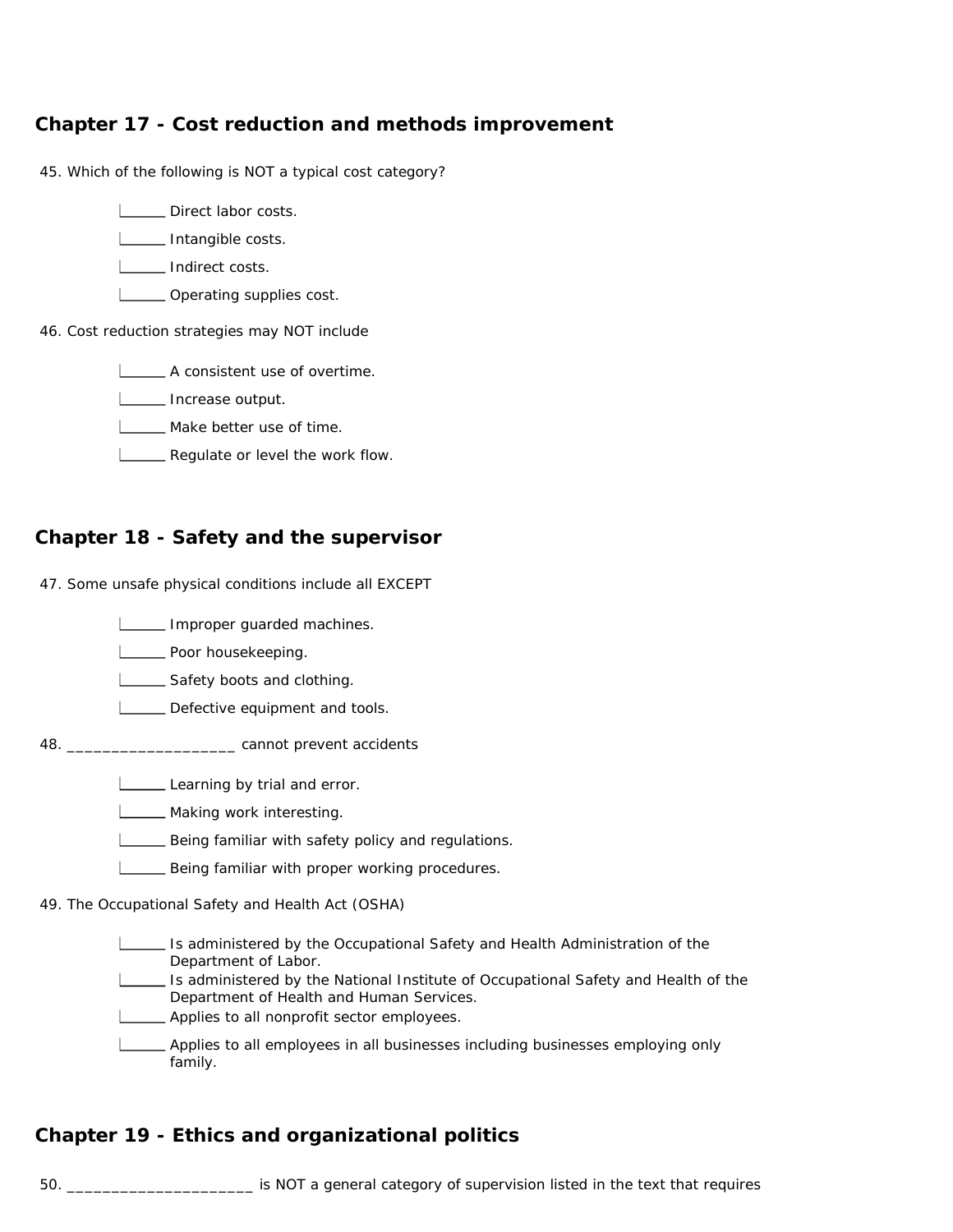ethical conduct.

Loyalty.

L\_\_\_\_\_\_ Do what I say.

L\_\_\_\_\_ Human relations.

L\_\_\_\_\_ Covert personal actions.

51. An employee should not try to improve her position within the company by doing the following:

**LETT** Pursuing their own self-interest above others.

L\_\_\_\_\_ Being loyal.

**L\_\_\_\_** Showing respect for the boss.

Seizing opportunities to make the boss look good.

## **Chapter 20 - Managing supervisory time**

52. \_\_\_\_\_\_\_\_\_\_\_\_\_\_\_ activities should not usually require the time of supervisor.

L\_\_\_\_\_\_ Routine.

**Innovative.** 

L**L** Normal.

L<sub>Special.</sub>

53. Good paperwork habits can be managed by using all of the following activity categories EXCEPT

**LETT** Requires action by the supervisor.

Needs to be postponed.

Needs reading, passing on to someone else, or filing.

Needs to be thrown away.

## **Chapter 21 - Developing yourself**

54. Self-improvement programs may NOT include

L\_\_\_\_\_\_ Cut grievances.

**L** Form protest groups.

**LETAKE Labor relation courses.** 

**LEARED Read books on job related topics.** 

55. You do NOT gain acceptance to some of your ideas by

Stating the problem and why it is needed.

**LETTE** Preparing a rebuttal.

**Insisting on a reward.**